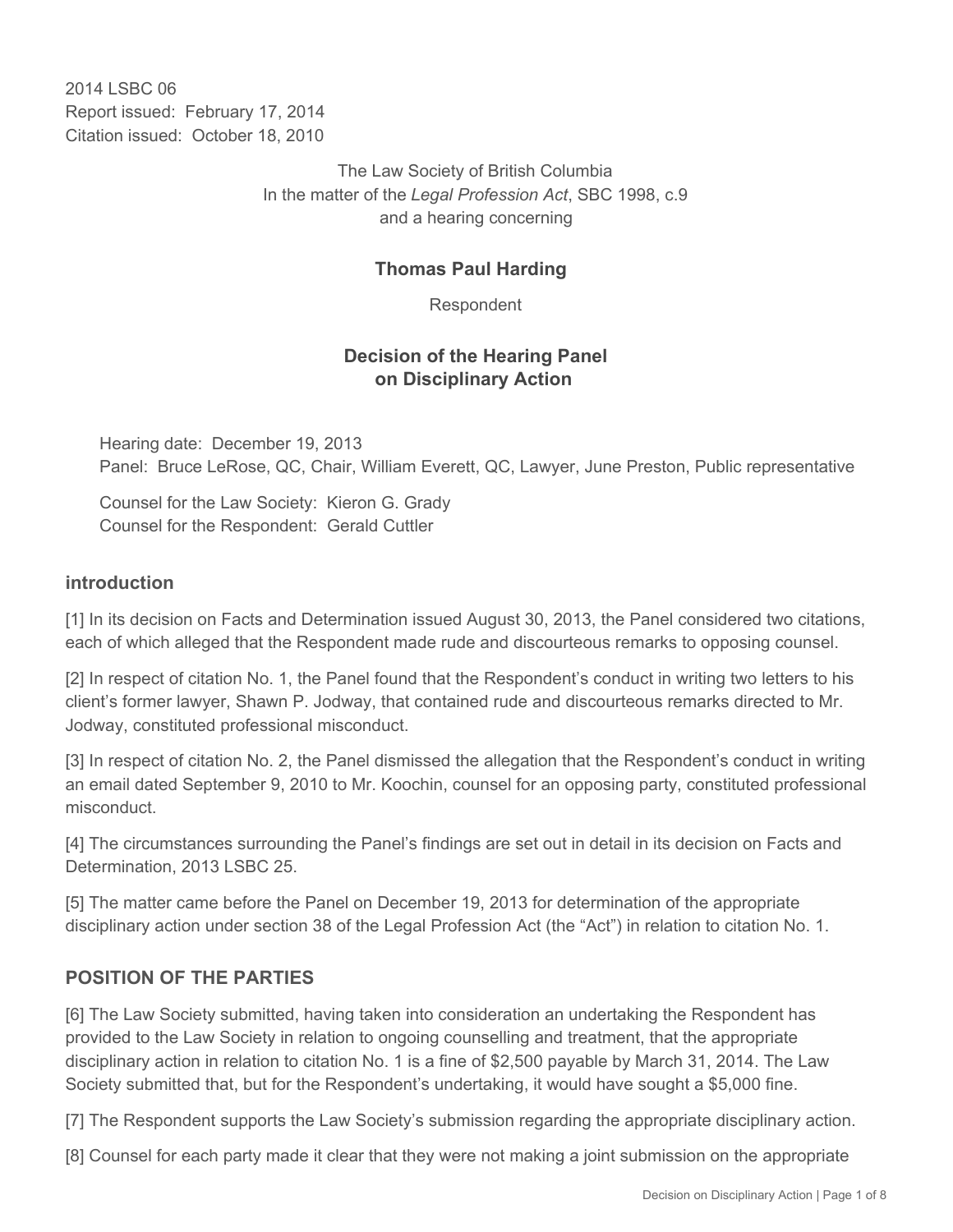disciplinary action. Rather, the proposed penalty is a Law Society submission that the Respondent supports.

## **FACTORS IN DETERMINING DISCIPLINARY ACTION**

[9] The Law Society's mandate under section 3 of the Act is to protect the public interest in the administration of justice.

[10] Section 38 of the Act, particularly subsections (5) and (7), provides the statutory authority for a panel to impose disciplinary action where a finding of professional misconduct has been made against a respondent, *Law Society of BC v. Lessing*, 2013 LSBC 29.

[11] *Law Society of BC v. Ogilvie*, [1999] LSBC 17 at para. 10, sets out a number of factors available to be taken into consideration by a panel in determining the appropriate disciplinary action. The Review panel in Lessing has made it clear that all the factors listed in *Ogilvie* do not necessarily need to be considered by a panel in all cases and that the weight to be given to the factors may vary from case to case.

[12] Counsel for the Law Society (whose submissions are supported by counsel for the Respondent) submits that the public interest requires that the Panel give prominence to the following factors in the assessment of the appropriate disciplinary action in this matter:

## **The nature and gravity of the conduct proven**

[13] The Respondent wrote two letters containing remarks regarding opposing counsel that were arrogant, unnecessary to advancing his client's cause, excessively abusive, condescending, disrespectful, and insulting. Despite knowing opposing counsel took offence to the remarks, the Respondent refused to retract them or apologize. The Law Society's *Code of Professional Conduct for British Columbia* at Chapter 2, and recent decisions of the Supreme Court of Canada and academic publications (see for example decision on Facts and Determination at paras. 81, 82, 104, and 105) make it clear that incivility in a lawyer's conduct toward another lawyer impedes the proper functioning of the administration of justice and undermines public confidence. In the circumstances, the Respondent's proven misconduct is serious and the Panel considers this an aggravating factor weighing in favour of a more severe disciplinary action.

# **The previous character of the Respondent, including details of prior discipline**

## **Professional Conduct Record**

[14] The Respondent's Professional Conduct Record includes a prior citation and two conduct reviews (Exhibit 1).

[15] The prior citation was issued in 2002. The facts of the prior citation are not dissimilar to this citation in that the Respondent was uncivil to his clients' former lawyer, MS, in the presence of other lawyers at a meeting of the Family Law Subsection in a Surrey hotel, where he said words to the effect that, at his examination for discovery, MS had admitted enough to have himself disbarred and that he was going to get MS disbarred. The Respondent subsequently wrote to MS to retract and apologize for the statements. The Respondent admitted that his statements constituted professional misconduct, and he was ordered to pay a fine of \$1,000 and \$3,500 in costs.

[16] The first of the two conduct reviews involving the Respondent took place in 2004. The facts of the 2004 conduct review are also not dissimilar to this citation in that the Respondent alleged that opposing counsel had refused to comply with the rules of court, offered false evidence or misstated the facts or law, asserted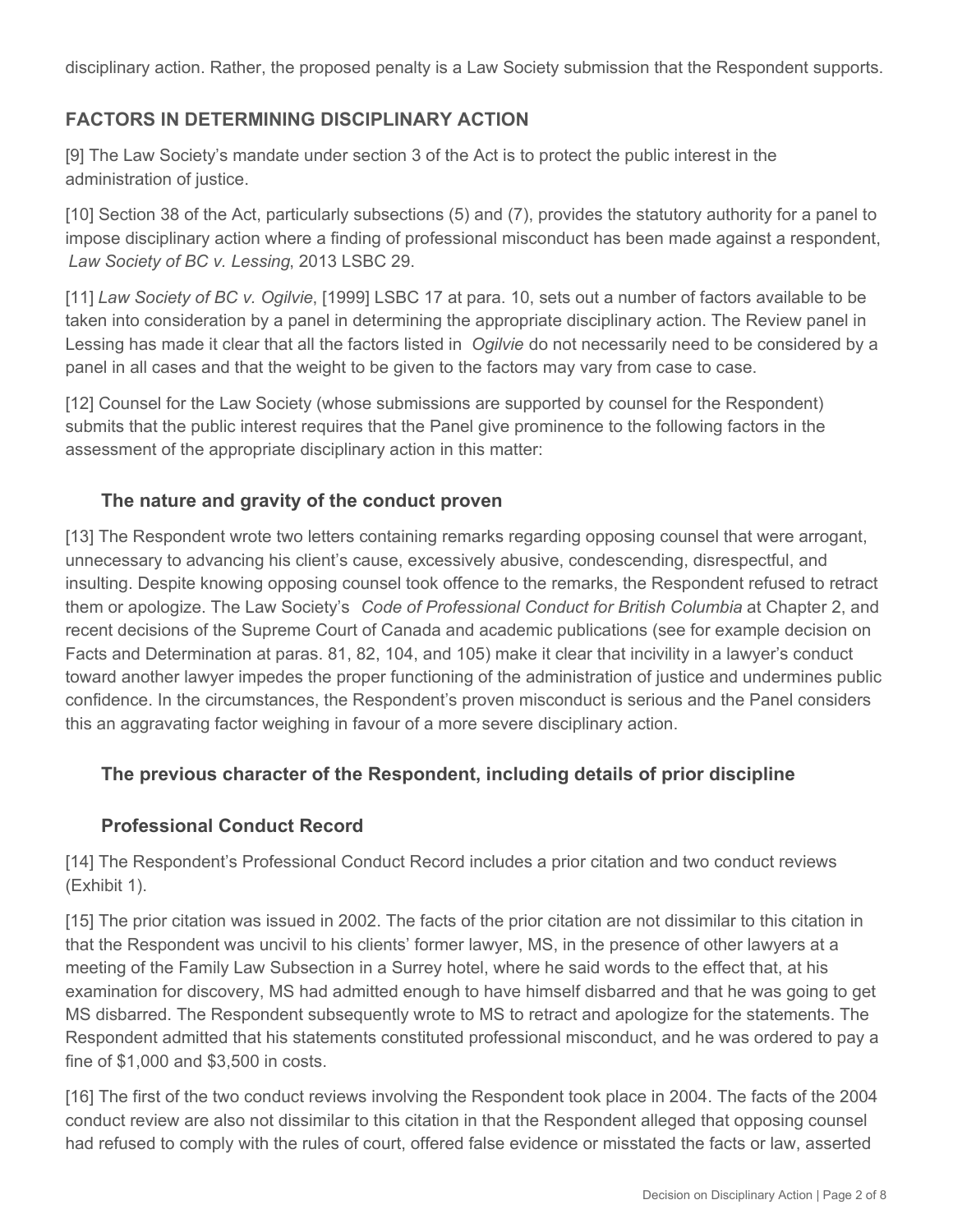untruths, and failed to conduct himself as a reasonable trial lawyer. The matters were aired in court and the presiding Judge found there was no basis for any of the allegations of misconduct. The Respondent subsequently wrote to opposing counsel apologizing for the allegations and also apologized to the court. At the conclusion of the trial, the Respondent made further uncivil and personal remarks regarding opposing counsel in connection with response submissions on costs. The Respondent acknowledged on reflection that he was injudicious in the wording of his response and would avoid such conduct in the future. The conduct review subcommittee recommended no further action against the Respondent on the basis that "a matter of this nature is unlikely to happen again," and the Respondent "accepts that his conduct could have been better, and has taken steps to avoid a like matter recurring."

[17] The second conduct review involving the Respondent took place in 2005. Again the facts of the 2005 conduct review are not dissimilar to this citation in that the Respondent wrote letters to other counsel that, in effect, suggested that another lawyer had counselled perjury, and that other counsel had exerted some pressure on a witness to give untruthful evidence at an examination for discovery. In addition, in an account presented to his client concerning independent legal advice, the Respondent's time entry indicated that, in a discussion with other counsel, the other counsel "admits telling C to say 'don't know' w/r seatbelt - just doesn't get it (perjury)".

[18] The conduct review subcommittee made it clear to the Respondent that he was obliged to obey the rules of professional conduct. The Respondent indicated that he understood and that, at times, he goes too far. The Respondent advised the subcommittee that he had an associate who would review his potentially "flammable" letters and that he was trying to take more time with issues that enrage him, in order to ensure that his communications were appropriate and not subject to criticism. The conduct review subcommittee recommended no further action against the Respondent, but stated:

The Subcommittee was ultimately satisfied that [the Respondent] is a lawyer who is dedicated to his clients and to their causes. For this he is to be commended. Concerning the behaviour that brought this matter to the Law Society's attention, the Subcommittee was satisfied that he has systems in place that will assist in avoiding a recurrence, and that he has taken steps personally to assist in controlling emotional outbursts which transgress the rules. *He also understands that there is a limit to the patience of the Law Society concerning a potential future occurrence of similar conduct* , and that both his interests and his clients' are ultimately best served by reflecting more carefully before transmitting his views.

### [emphasis added]

[19] The Panel is particularly concerned that the prior citation and two conduct reviews all involve the Respondent conducting himself in an uncivil manner in his dealings with other counsel. Despite the conduct review subcommittee's optimism that the Respondent had taken steps to avoid such conduct recurring, had systems in place to assist in avoiding a recurrence, and had taken steps personally to assist in controlling emotional outbursts which transgress the rules, the Respondent has nevertheless found himself subsequently cited for and to have committed professional misconduct of a similar nature. The Respondent finds himself in this position despite his understanding (as recorded by the second conduct review subcommittee) that there is a limit to the patience of the Law Society concerning a potential future occurrence of a similar nature. The Respondent appears to have learned little from his prior disciplinary history. The Panel considers this to be a serious aggravating factor.

### **Reference letters**

[20] The Respondent put in evidence a booklet (Exhibit 3) containing a number of reference letters from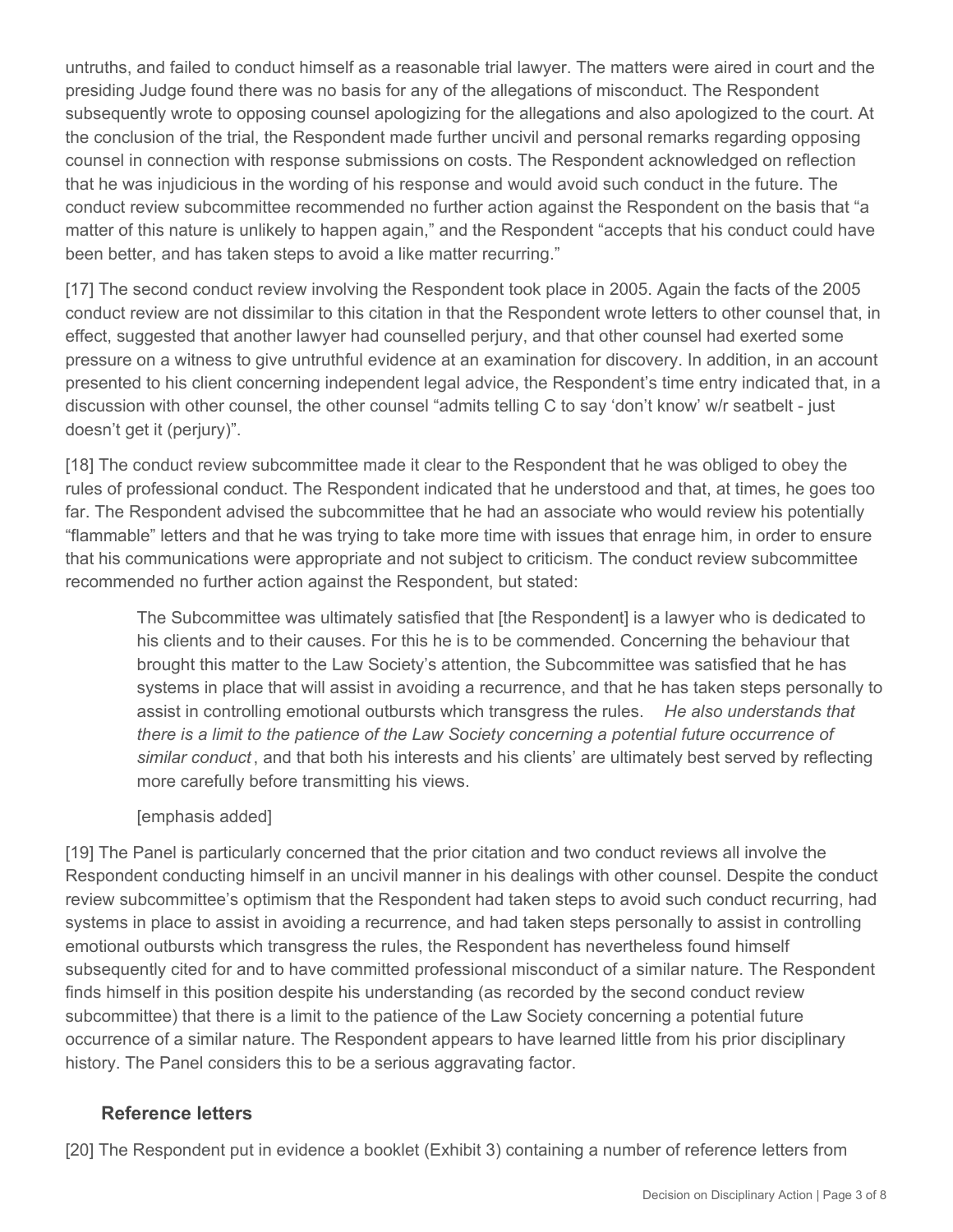lawyers and non-lawyers, some of which were unsolicited. Counsel for the Respondent submits that his client is an "open book" and the part of his personality that brought him before this Panel is his passion. He submits that the Respondent's passion is a personal attribute, but that it is also his downfall. Those submissions are supported in part by the following excerpts from some of the reference letters in Exhibit 3:

A litigator must recognize that our justice system is made up [of] a large disparate community of perspectives and ideas. An individual's perceptions of their opponent's behavior and motivation are often wildly inconsistent with reality. I do believe that [the Respondent] recognizes this but he simply has difficulty self-regulating a strong personality that is passionately motivated to do the best for his clients. As a result, he engages issues that many others would let pass and he engages them with such intensity that his behavior comes across as falling outside of what is considered by many to be common or courteous practice. The irony is that this behavior is inconsistent with what [the Respondent] is really all about - a passionate litigator who cares deeply for his clients; loves the adversarial system of law; and recognizes that it is an honour to be able to serve his clients as a lawyer.

### Exhibit 3, p. 16

I know that [the Respondent] at times can be rude to colleagues. I do not condone the behavior at all. And, frankly it is very difficult for me to reconcile those occasional bursts of rudeness with the brilliance of mind, generosity of spirit and basic good heartedness that I know [the Respondent] to have and that he has demonstrated to me over the years. Perhaps the disconnect is reconciled to some extent in [the Respondent's] inherent honesty. That honesty can lead to being too blunt. Similarly, perhaps as a result of that honesty, I have observed that when he has shown to be in error he has admitted it and accepted the full consequences for his error.

#### Exhibit 3, p. 19

[The Respondent's] passion must not go unchecked. It is important that the citations came before the Law Society and that the determination of misconduct was made. I trust that [the Respondent] will learn from the judgment of his peers and channel his passion in ways that best pursue justice without being offensive. I hope that my input will help those determining the consequences of his misconduct to appreciate a more complete picture of who [the Respondent] is and how important he is to our profession.

#### Exhibit 3, p. 23

[21] Counsel for the Respondent made it clear that he was not suggesting the Respondent's passion was a justification for his actions. Rather, the letters provide a broader perspective of the Respondent's character and indicate that he does not make a practice of being uncivil to opposing counsel every day and that he does have other very positive aspects to his character.

[22] The Panel accepts that the Respondent has a positive side to his character, is held in regard by certain lawyers and non-lawyers for his friendship, assistance and good deeds. However, some evidence of good character in the reference letters does not justify the Respondent's uncivil conduct. Rather, civility is a component of good character. Despite the reference letters, the Respondent has a history of finding himself in situations where he considers it necessary to resort to uncivil conduct toward other lawyers, and he appears to feel justified in doing so. The Panel finds the reference letters to be of little assistance in determining the appropriate disciplinary action.

## **The possibility of remediating or rehabilitating the Respondent**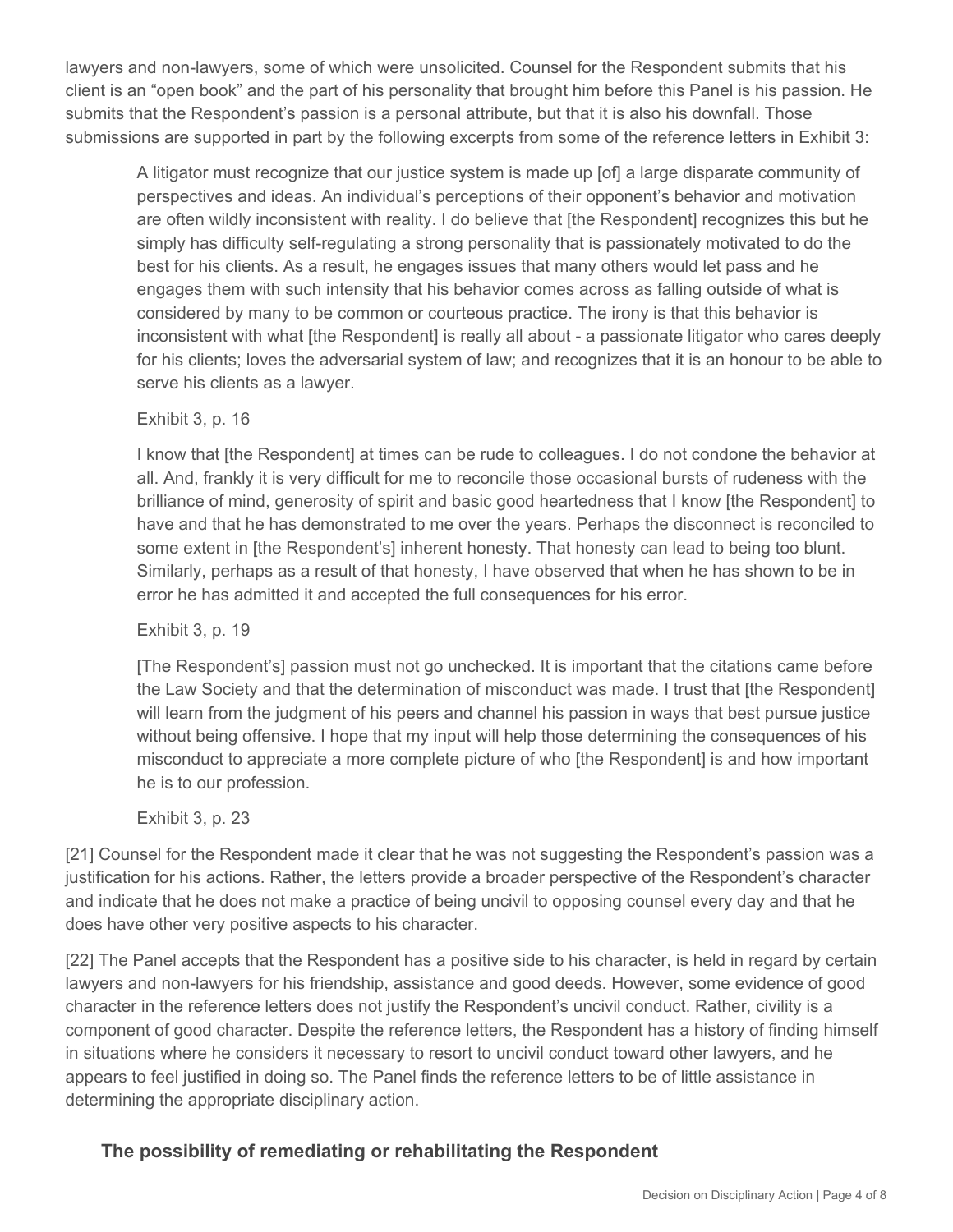[23] The Respondent has indicated that he is currently undergoing psychological counselling in an attempt to change his imputed behaviour. The psychologist prepared a written report dated November 22, 2013 (Exhibit 2) outlining the counselling that has taken place and attaching a treatment plan.

[24] Since October 22, 2013, the Respondent has seen the psychologist for weekly counselling sessions on five occasions in connection with anger management. The plan is for the Respondent and the psychologist to work together for an indefinite period of time in order to complete the proposed treatment.

[25] In addition, the Respondent has provided a written undertaking to the Law Society (Exhibit 4) that he will:

(a) follow the psychologist's treatment plan, subject to any modifications or continuation of the treatment plan recommended by the psychologist;

(b) request in writing that the psychologist provide a written report by April 15, 2014 confirming that the Respondent has followed the treatment plan recommended by the psychologist;

(c) request in writing that the psychologist provide a written report by July 31, 2014 confirming that the Respondent has followed the treatment plan, whether the plan of treatment has been concluded and whether, in the psychologist's opinion, continued treatment is recommended; and

(d) in the absence of a written report provided pursuant to paragraph (c), provide the Respondent's consent to the psychologist to provide a written report to the Law Society, at its request, addressing the matters referred to in paragraph (c).

[26] The Panel recognizes that the Respondent appears to be earnest in his attempt to change his behaviour. However, it cannot be said with any certainty that the counselling and treatment will be successful in modifying his behaviour. It is, nevertheless, a positive step for which he is to be commended. The Panel considers this to be a mitigating factor.

## **The need for specific and general deterrence**

[27] Given the Respondent's Professional Conduct Record, as noted above, the events that gave rise to this citation cannot be viewed as an isolated incident. It appears that the previous finding of professional misconduct and the two conduct reviews have not been effective. Notwithstanding that the Respondent is currently undergoing psychological counselling and treatment, he had opportunities to change his behaviour in the past and chose not to. Only recently (October 2013) has he started receiving counselling and treatment. As such, it is important that the Respondent be specifically deterred from similar behaviour in the future. With respect to general deterrence, it is the Panel's view that it is very important to underscore the importance of civility between lawyers. The Panel considers this to be an aggravating factor.

# **The need to ensure the public's confidence in the integrity of the profession**

[28] In *Law Society of Upper Canada v. Groia*, 2012 ONLSHP 94, the hearing panel stated at paras. 63 and 65:

[63] The requirement of civility is more than good manners in the courtroom and practice. Rather, the rationale underlying the requirement of civility reflects a concern with the effect of incivility on the proper functioning of the administration of justice and public perception of the legal profession.

…

[65] Our system of justice is based on the premise that legal disputes should be resolved rationally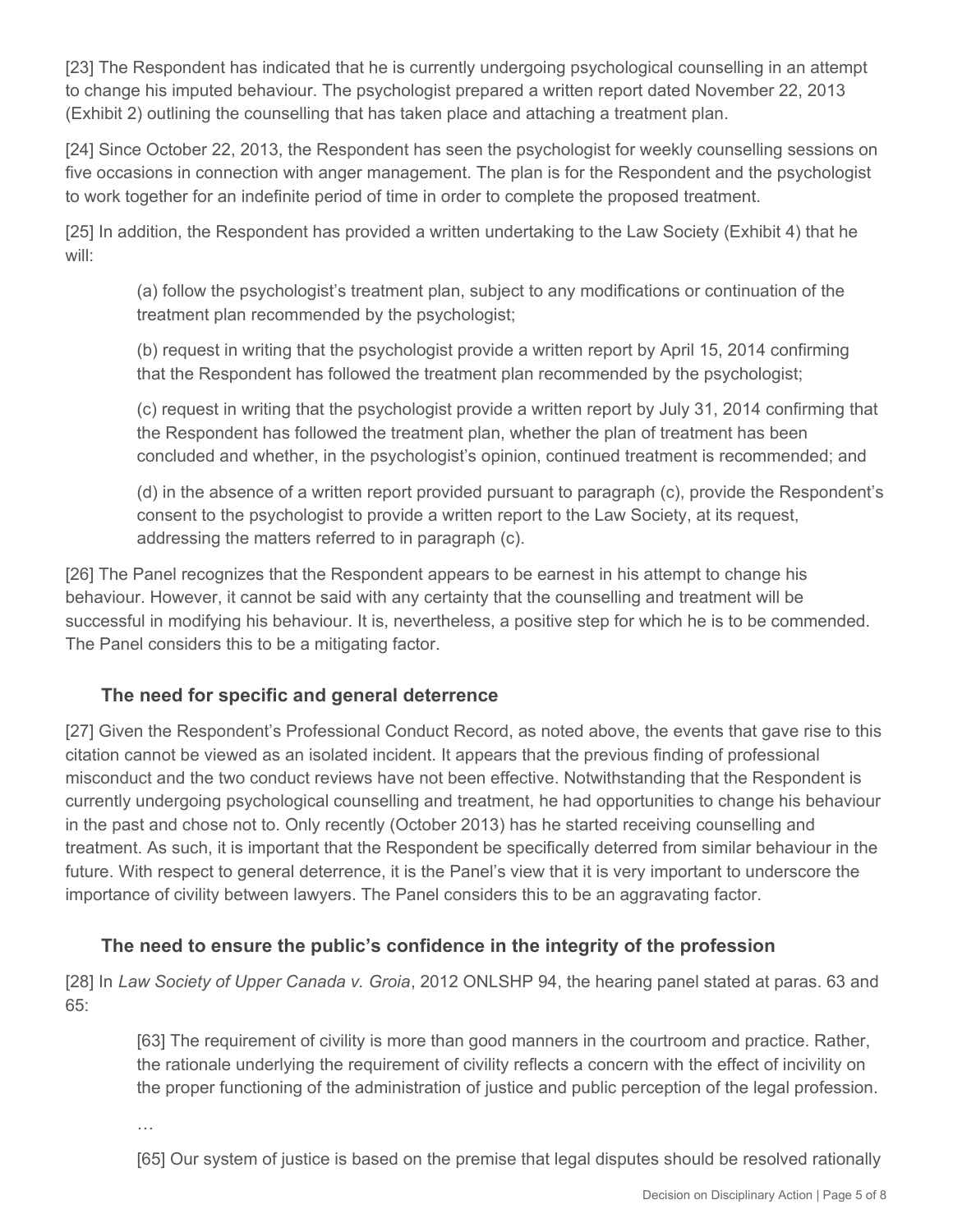in an environment of calm and measured deliberation, free from hostility, emotion, and other irrational or disruptive influences. Incivility and discourteous conduct detracts from this environment, undermines public confidence and impedes the administration of justice and the application of the rule of law.

[29] The sentiment expressed above is codified in the Law Society's rules and has been the subject of recent decisions of the Supreme Court of Canada. The issue of civility amongst lawyers has also been the subject matter in publications and addresses by senior members of the profession. The Respondent's imputed conduct undermines the public's confidence in the integrity of the profession. The Panel considers this to be an aggravating factor.

[30] In addition to the *Ogilvie* factors to which counsel for each of the parties submitted the Panel should give prominence in its assessment of the appropriate disciplinary action, the Panel also took into consideration the factors in the following several paragraphs.

## **Age and experience of the Respondent**

[31] The Respondent's age is not in evidence. He was called to the bar in 1990 and practises primarily in the areas of family law and plaintiff motor vehicle law. He had been practising for approximately 20 years at the time of this citation and is very experienced in family law matters, personal injury matters, and civil litigation generally. The Panel considers this to be an aggravating factor.

## **Whether the Respondent has acknowledged the misconduct and taken steps to disclose and redress the wrong**

[32] The Respondent did not acknowledge his misconduct. Nor did he retract his remarks or apologize to the complainant. The Panel considers this an aggravating factor.

[33] The Respondent defended the citation through a full hearing. Counsel for the Respondent argued that this citation is the first BC Law Society disciplinary hearing, following *Doré v. Barreau du Quebec*, 2012 SCC 12, containing allegations of rude and discourteous remarks to opposing counsel. *Doré* considered and applied the *Charter* value of freedom of expression in the context of a lawyer's professional duties. He argued that the Respondent had the right to test the law in the context of *Doré*, that the Respondent accepts the Panel's decision on Facts and Determination, and that he is now addressing the problem as set out in paras. [23] to [26] above. The Panel considers this to be a mitigating factor.

# **Range of penalties imposed in other cases**

[34] Counsel for the Law Society provided the Panel with the following similar cases in British Columbia, in which the sanctions ranged from a reprimand to a fine of \$3,000:

(a) *Law Society of BC v. Barker*, [1993] LSDD No. 189, in which the respondent used foul and abusive language with an adjuster. The respondent subsequently apologized to the adjuster by phone and in writing. The respondent had a similar prior complaint. The respondent was reprimanded, fined \$400 and ordered to pay costs of \$500.

(b) *Law Society of BC v. Greene*, [2003] LSBC 30, in which the respondent made inappropriate comments about another lawyer and members of the judiciary in three letters. The respondent expressed remorse, albeit belatedly. The respondent had three previous conduct reviews for unrelated matters. The respondent was fined \$3,000 and ordered to pay costs of \$3,500.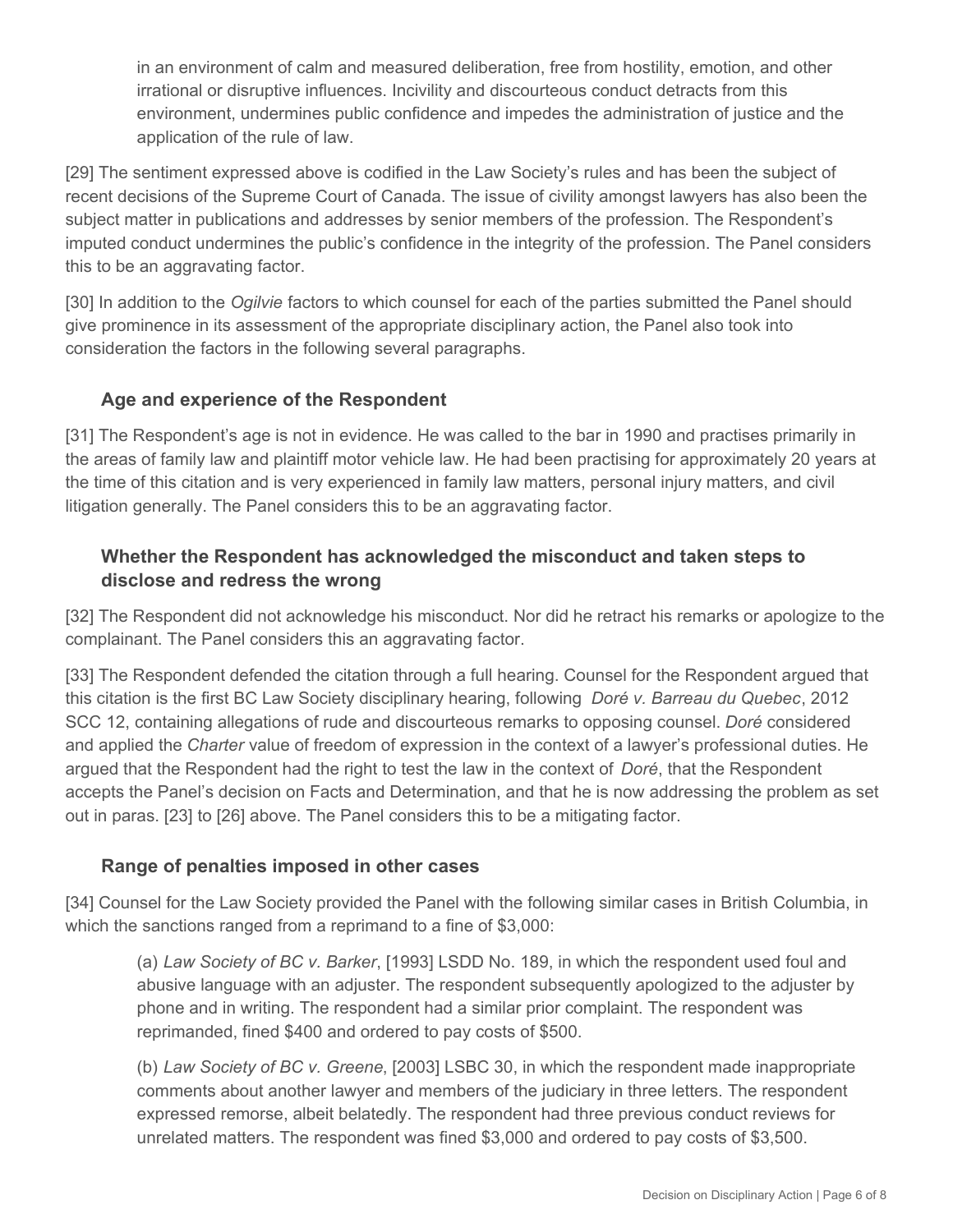(c) *Law Society of BC v. Lanning*, 2008 LSBC 31 (F&D), and 2009 LSBC 02 (Penalty), in which the respondent committed professional misconduct when he sent letters with rude, offensive and condescending language to a self-represented litigant in a matrimonial matter. The respondent's behaviour spanned a five-month period, during which time he sent 12 letters to the opposing party. The respondent's professional conduct record consisted of two unrelated conduct reviews. However, the Panel accepted the submissions of the Law Society counsel that the respondent's response to one of the earlier complaints showed the same sort of "dogged confrontational behaviour" that the respondent displayed in his dealings with the complainant in the present case. The respondent was reprimanded, fined \$2,500 and ordered to pay costs of \$6,600.

(d) *Law Society of BC v. Laarakker*, 2012 LSBC 02, in which the respondent posted personal and discourteous comments about another lawyer on an internet blog and subsequently, in the course of representing a client, sent the same lawyer a fax that also contained discourteous and personal remarks. It was noted by the panel that the respondent's professional conduct record was neither an aggravating nor a mitigating factor. The respondent was fined \$1,500 and ordered to pay costs of \$3,000.

[35] Counsel for the Law Society also provided the Panel with the following similar cases in Ontario, in which the sanctions included suspensions:

(a) *Law Society of Upper Canada v. Carter*, 2005 ONLSHP 24 – The respondent, who did not appear at the hearing, was found to have committed professional misconduct by sending letters with offensive language to counsel who previously acted for his client, and to two individuals at Legal Aid Ontario. In total, the respondent sent seven letters that were offensive. The respondent had no disciplinary history. The respondent was suspended for three months, and the panel ordered further conditions and restrictions before the respondent could return to practice, including providing medical evidence that he was fit to practise, and sending apology letters to the recipients of his letters.

(b) *Law Society of Upper Canada v. Kay*, 2006 ONLSHP 31 (F&V), 2006 ONLSHP 58 (Penalty), 2008 ONLSAP 2 (Appeal) The respondent was cited for offensive comments he made to opposing counsel and to a client and for failing to cooperate with counsel who succeeded him on the file. There was no mention of the respondent having a professional conduct record. The respondent was suspended for 30 days. The panel further accepted the joint recommendations of the respondent and the Law Society that the respondent engage in a counselling program, undergo a practice review and pay costs of \$10,000. An appeal by the respondent of the finding of professional misconduct was dismissed.

(c) *Law Society of Upper Canada v. Wagman*, 2008 ONLSAP 14 – The respondent sent an email to opposing counsel that was sarcastic, threatening, harsh and condescending. The respondent had a disciplinary history of "significant relevance" that included at least two instances of unprofessional communications. The respondent was suspended for 15 days and ordered to pay costs of \$1,500. The respondent's appeal of the finding of professional misconduct was dismissed.

(d) *Law Society of Upper Canada v. Marshall*, [2010] LSDD No. 102 – The respondent confronted a fellow lawyer in her office and conducted himself in a manner that was uncivil and abusive. The panel noted that there was a "quasi physical" element in the conduct of the respondent. The respondent had no disciplinary history, and his immediate response was to take anger management counselling. He was suspended for one week and ordered to pay costs of \$2,000.